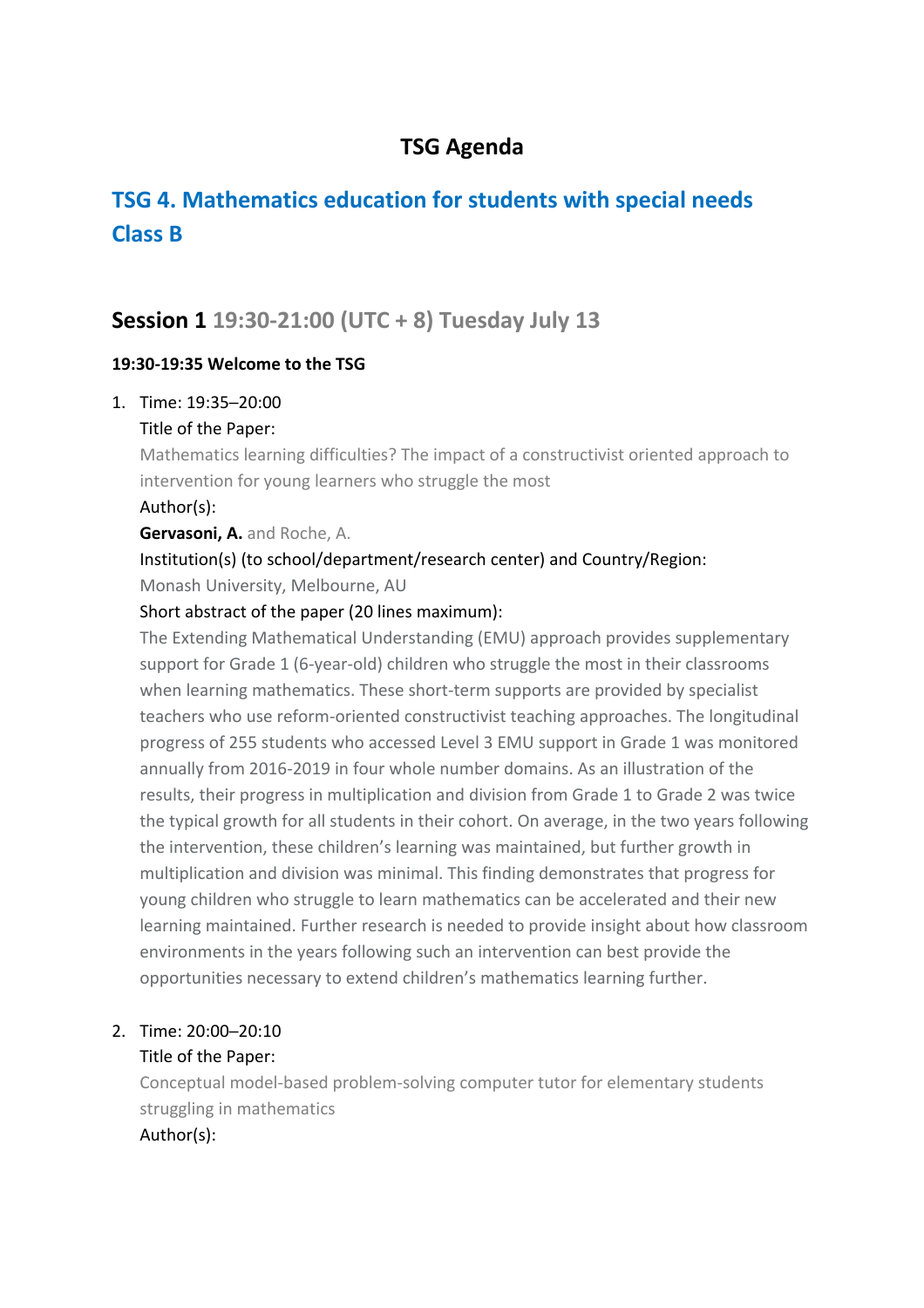**Yan Ping Xin,** Soo Jung Kim, Bingyu Liu, Qingli Lei, Shuang Wei, Wudong Wang, Sue Ellen Richardson, Signe Kastberg, Yingjie Chen

### Institution(s) (to school/department/research center) and Country/Region Purdue University, USA

### Short abstract of the paper (20 lines maximum):

The purpose of this study was to explore the impact of a web-based computer tutor, Conceptual Model-based Problem-Solving (COMPS) program that emphasizes mathematical model-based problem solving, on the performance of elementary students with learning difficulties in mathematics (LDM).

### 3. Time: 20:10─20:20

#### Title of the Paper:

Interventions in micro-spaces for learners with mathematics difficulties Author(s):

#### **Robyn Ruttenberg-Rozen,** Ann LeSage

Institution(s) (to school/department/research center) and Country/Region: Ontario Tech University

### Short abstract of the paper (20 lines maximum):

Interventions for learners experiencing mathematics difficulties are often thought of as actions or prescriptive strategies that a mediator or a more knowledgeable other implements to create change. Instead, in this paper we explore interventions as collaborative and with tension within small temporal spaces or junctures, micro-spaces, where access to mathematics becomes possible. At the foundation of this micro-space intervention is the notion that knowledge and understanding are recursive and fluid, not linear, entities. We use data from an intervention study with grade 5 learners (age: 10/11) experiencing mathematics difficulties to illustrate the notion of interventions within microspaces.

### **Time: 20:20─20:30 Discussion**

### 4. Time: 20:30─20:40

Title of the Paper: An inclusive child's enactment to a task in dynamic geometry environment Author(s) **Shajahan Haja-Becker**

Institution(s) (to school/department/research center) and Country/Region University of Saarland, Saarbruecken, DE

Short abstract of the paper (20 lines maximum): This paper explores the enactment of an inclusive child (Joy- pseudo name, age 10, Grade 4) reported with upper plexus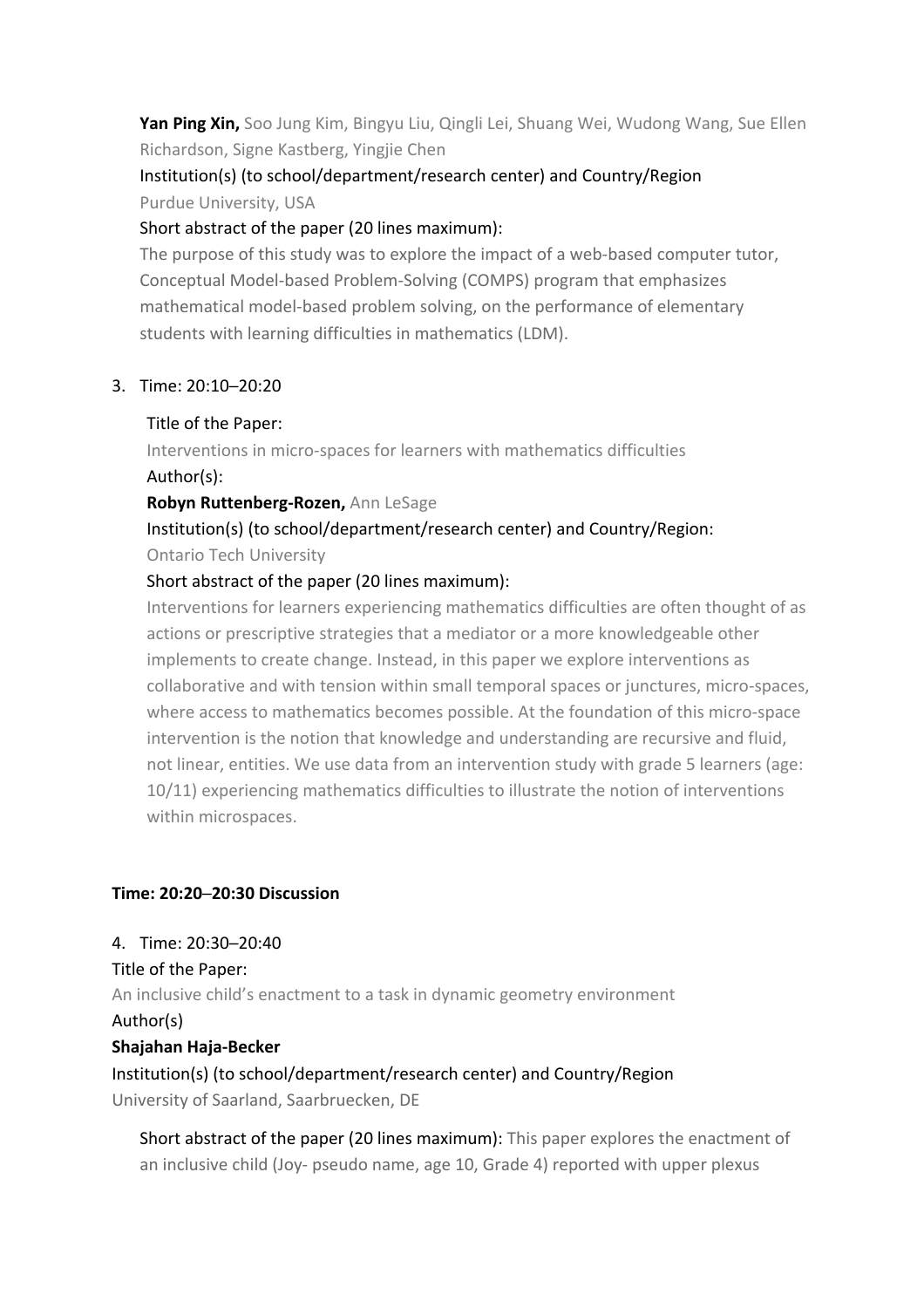paralysis while solving a tool-based task designed by a primary pre-service teacher (PST) in a computer based dynamic geometry environment. Aim of the study is to find out: 1) how PSTs task created conditions for fostering Joys enactment with dynamic geometry tools and 2) how Joy solved the task using his sensorimotor schemes. Analysis of the data (PSTs assignment, interview and screen recording of Joys work with the task on computer) showed that Joy accomplished the task partially enacting with dynamic geometry tools. Implications to develop compatible gestures and embodied meanings for dynamic concepts in dynamic geometry learning environment in inclusive settings are discussed.

#### 5. Time: 20:40─20:50

#### Title of the Paper:

The effect of schema-based instruction on the resolution of addition problems by a student with autism spectrum disorder

#### Author(s):

**I. Polo-Blanco**, S. Van Vaerenbergh, M. J. González, A. Bruno Institution(s) (to school/department/research center) and Country/Region: University of Cantabria (Spain) University of La Laguna (Spain

### Short abstract of the paper (20 lines maximum):

In this study, the effectiveness of a SBI instructional approach to improve the mathematical word-problem-solving performance of a student with autism spectrum disorder (ASD) was examined using a case-study design. After seven intervention sessions, adapted to the students' educational needs, he improved his problem-solving performance of one-step change additive word problems in two dimensions: the comprehension of the problem statement and the attainment of the correct numeric solution. In particular, the student abandoned his first strategies based on the situation model of the problem and showed evidence of having developed the mathematical model. Additionally, the student generalized the acquired skills to two-steps word problems and the achievements remained 4 weeks after instruction. The implications of these findings for teaching problem-solving skills to students with ASD are discussed.

### **Time: 20:50─21:00 Discussion**

………………………………………….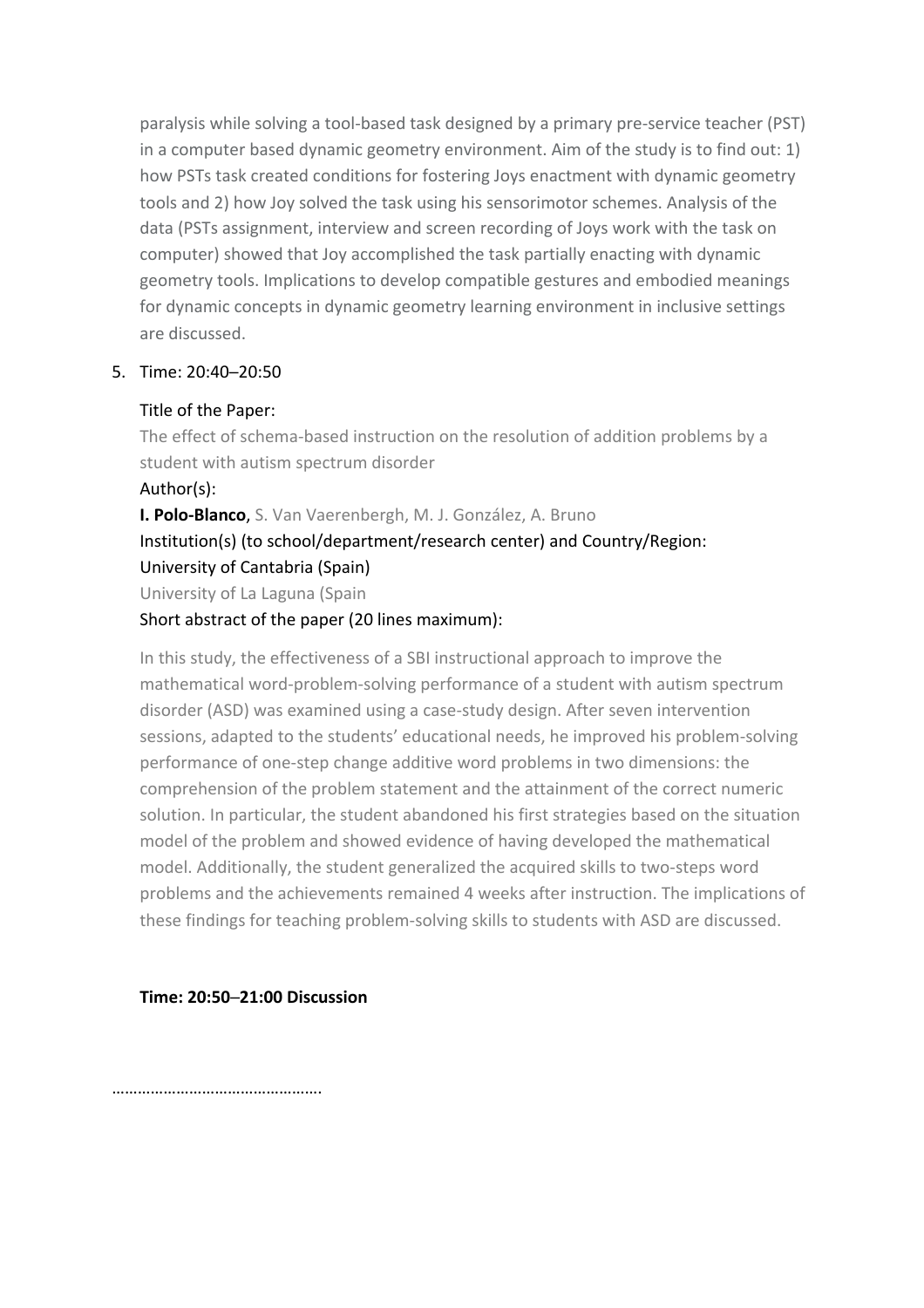# **Session 2 19:30-21:00 (UTC + 8) Wednesday July 14**

### 1. Time: 19:30─19:40

### Title of the Paper:

Emergent technological practices of middle year students with mathematical learning disabilities.

### Author(s):

### **Alayne Armstrong**

### Institution(s) (to school/department/research center) and Country/Region University of Regina, Canada

### Short abstract of the paper (20 lines maximum):

This exploratory case study describes the emergent technological practices of middle years students with mathematics learning disabilities (MLD) in using and adapting their use of personal electronic devices for supporting their academic mathematical needs. Videotaped semi-structured interviews are currently being conducted with middle years students in two western Canadian urban centers, with 14 interviews now completed. Early findings suggest that although the participants rely heavily on the guidance of family and teachers in their use of technology, some are beginning to use bootstrapping strategies to adapt technological practices to better suit their academic interests and needs.

### 2. Time: 19:40─19:50

### Title of the Paper:

Introduction to probability in an inclusive setting – insights by a student with learning difficulties

Author(s)

### **Nadine Da Costa Silva**

### Institution(s) (to school/department/research center) and Country/Region Ruhr University Bochum, Bochum, DE

### Short abstract of the paper (20 lines maximum):

Learning on a common subject is seen as fundamental for inclusive education. However, it is still unclear how to design individual learning sequences while maintaining a common subject in order to offer students the chance to benefit from diversity in cooperative learning. This contribution focuses on a learning environment which introduces seventh grade students to probability using the frequentist interpretation. Based on data from a pre-study, the insights into probability by Yasim, who is a student with difficulties in learning mathematics, are going to be presented.

### 3. Time: 19:50─20:00

Title of the Paper: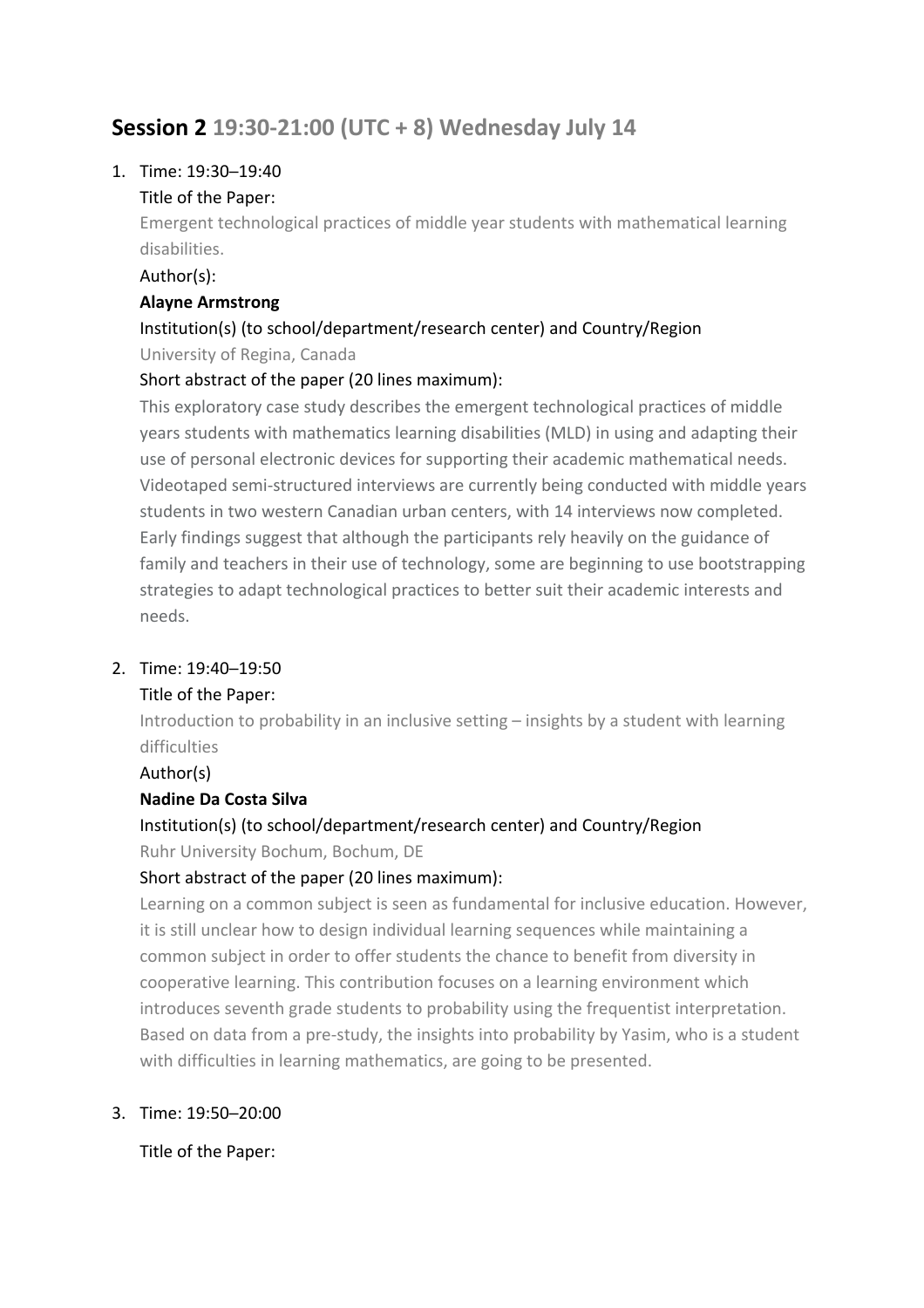Preparing teachers for mathematics and special education consultations. A collaboration across four continents

### Author(s):

**Sarah Van Ingen,** Samuel Eskelson, David Allsopp, Steffen Siegemund, Anna-Sophia Bock, Vera Lúcia Messias, Fialho Capellini, Ana Paula Pacheco Moraes Maturana, Di Liu Institution(s) (to school/department/research center) and Country/Region University of South Florida, USA University of Northern Iowa, USA University of Wurzburg, Germany Universität Hamburg, Germany São Paulo State University, Brazil East China Normal University, China Short abstract of the paper (20 lines maximum):

This paper describes an international team of teacher educators/researchers from four countries that collaborated to develop a method of preparing preservice mathematics and special education teachers to consult with each other to address the mathematics learning needs of K-12 students with special education needs within inclusive classrooms. Researchers from Germany and the United States present case summaries of findings from implementations in their countries, and researchers from Brazil, China, Germany, and the United States collaborate to analyze the implementations. The paper concludes with international perspectives about implications for preparing preservice teachers for mathematics-specific consultations in various contexts.

### **Time: 20:00─20:15 Discussion**

#### 4. **Time: 20:15─20:25**

#### Title of the Paper:

Criteria used by teachers to identify students with difficulties in learning mathematics Author(s):

#### **Shemunyenge Taleiko Hamukwaya**

### Institution(s) (to school/department/research center) and Country/Region:

University of Turku, Finland

#### Short abstract of the paper (20 lines maximum):

The paper reports findings from a study exploring the criteria teachers use to identify students as having difficulty in learning mathematics based on teacher's knowledge. The single participant in this study was a Namibian high school mathematics teacher who identified three eleventh graders as having difficulties in learning mathematics. The teacher participated in a semi-structured interview. The analysis revealed that the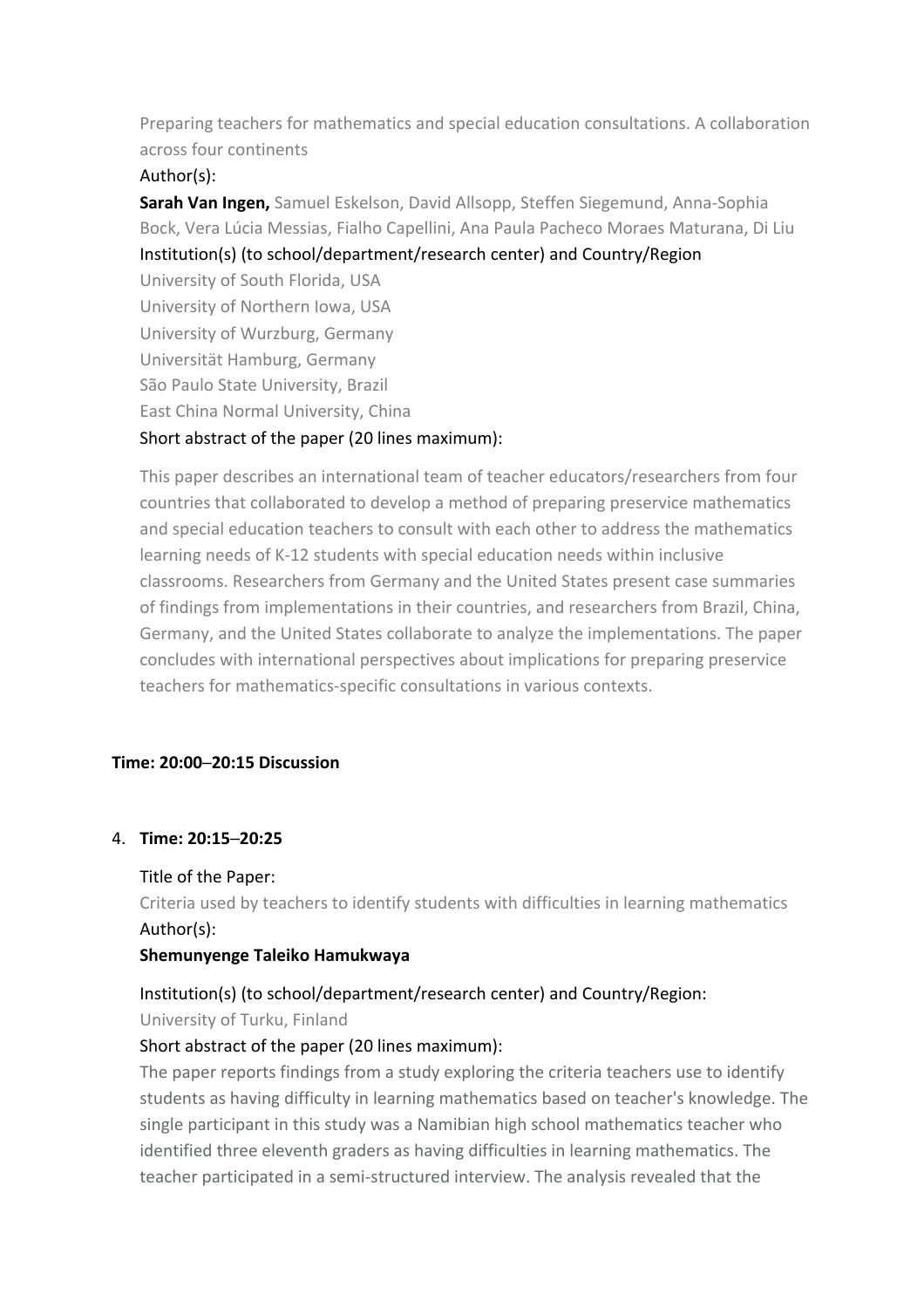teacher used four criteria: asking low-level questions, low achievement in school assessments, math anxiety and not participating in class. These results seem suggest that there are multiple criteria teachers use to identify learning difficulties among students. The paper contributes to the understanding of teachers' knowledge of students.

#### **5. Time: 20:25-20:35**

#### Title of the Paper:

Becoming a mathematician: The role of learning environments in the identity narratives of mathematics students with learning disabilities

### Author(s) (with the presenter name in BOLD if more than 1 name here): **Juuso Nieminen**

Institution(s) (to school/department/research center) and Country/Region:

University of Eastern Finland + Deakin University, Australia

#### Short abstract of the paper (20 lines maximum):

The literature on students with learning disabilities is scarce in higher educational research, and it barely exists in the field of university mathematics education. Also, there has been a recent call to move towards understanding mathematical identities of students with intellectual disabilities through socio-cultural frameworks. In this report, these research gaps are addressed through examination of the identity narratives of six university mathematics students with learning disabilities. The focus of the present study is on a synthesis made based on six narrative analyses; a further discourse analysis was conducted in order to identify the role that the students gave to different elements of their learning environments for their identity construction process.

#### **6. Time: 20:35-20:45**

#### Title of the Paper:

Tactile drawings and 3-D objects: two keys to geometry for a blind student in an inclusion university course for preservice K-8 teachers Author(s):

#### **Patricia Baggett**

### Institution(s) (to school/department/research center) and Country/Region:

New Mexico State University

#### Short abstract of the paper (20 lines maximum):

In this paper several lessons that were studied in a Spring 2019 university course, Geometry for Preservice K-8 Teachers, in which a congenitally blind student was enrolled, will be described. It was the first time that the instructor had ever had a blind student in a geometry course. In the lessons, we will show how good-quality 2-D tactile drawings that the student could feel, and 3-D objects and their 2-D nets made from cardstock that she could manipulate, fold, and tape or weave together, helped her participate successfully in the class. Other important elements of the class will also be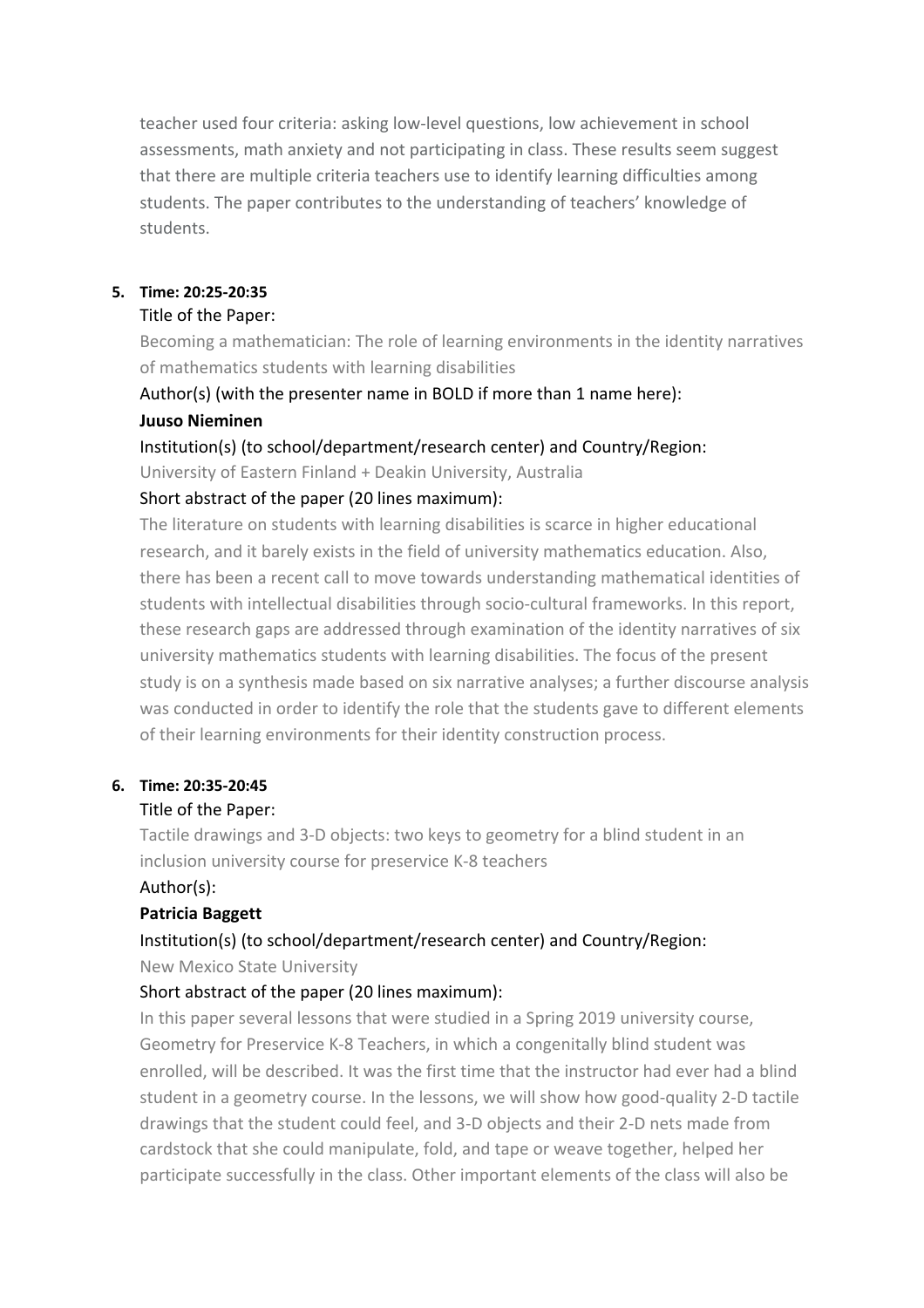discussed: help from the university's Student Accessibility Services Office; assistance provided by a mathematics graduate student who partnered with the blind student in class; and the roles of the sighted students who also provided supports. Anonymous evaluations of the course at the end of the semester and lessons learned by the instructor will also be discussed.

**Time: 20:45-21:00 Discussion**

………………………………………….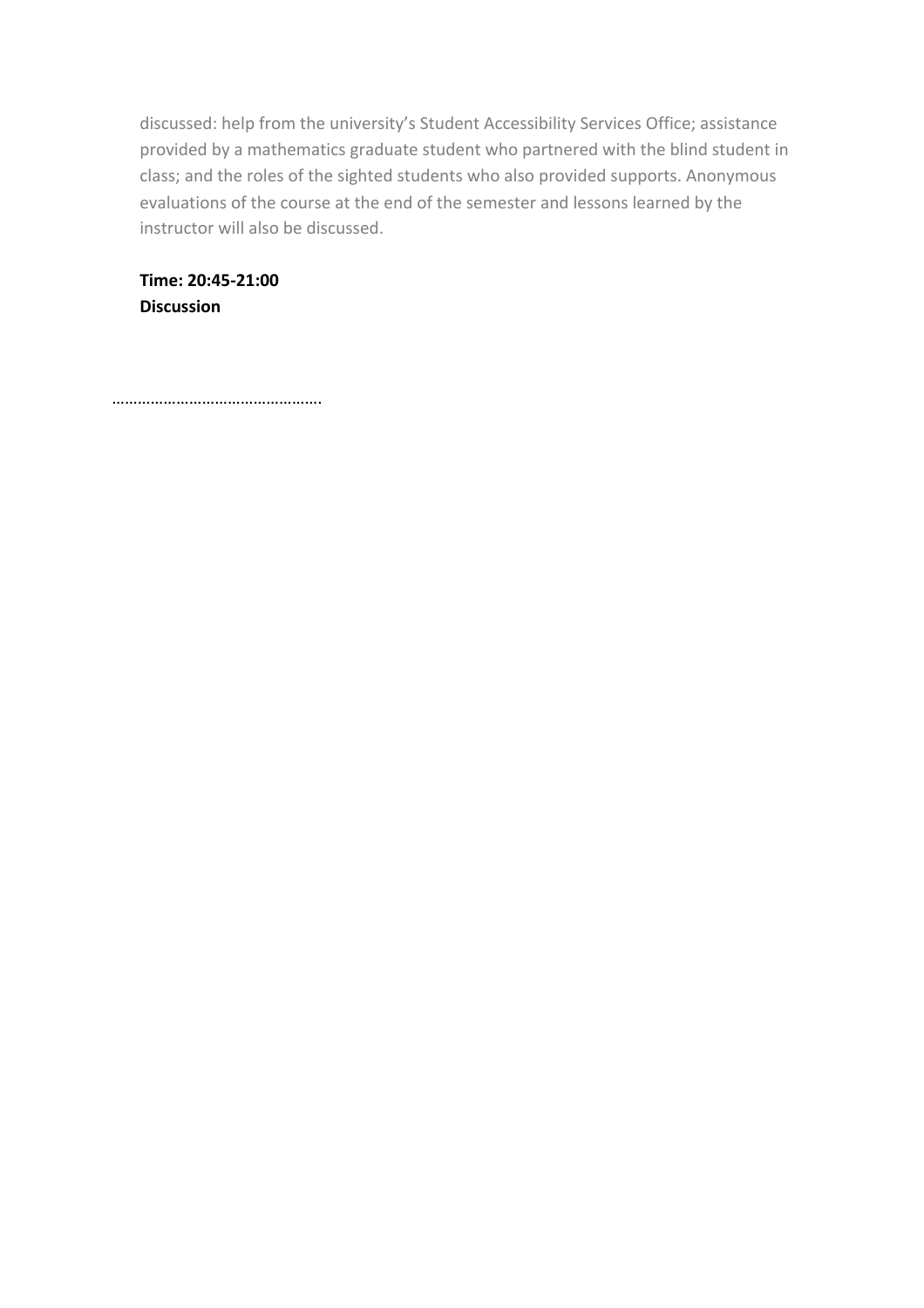# **Session 3 21:30-23:00 (UTC + 8) Friday, July 16**

### 1. Time: 21:30─21:55

### Title of the Paper:

Arithmetical achievements of children with Trisomy 21 supported on geometrical basis. Author(s):

José Ignacio Cogolludo-Agustín, **Elena Gil Clemente**, Ana Millán Gasca

Institution(s) (to school/department/research center) and Country/Region:

University of Zaragoza, Spain Roma Tre University, Italy

### Short abstract of the paper (20 lines maximum):

Children with Trisomy 21 have difficulties transitioning from a basic understanding of counting and cardinality to more advanced arithmetic skills. This is commonly addressed by resorting to the mechanical use of algorithms, which hinders the acquisition of mathematical concepts. Some authors have recently proposed a shift in the focus of learning from arithmetic to more fertile fields, in terms of understanding, such as geometry. In this paper we show that the good performance these children show in some geometrical tasks, involving primitive objects and relationships, can be applied to design learning activities that exploit crucial connections between elementary arithmetic and geometry: comparison greater than/order among points, addition of numbers/ segments, and unit fractions/geometrical ratio. The qualitative research carried out with a group of seven children with Trisomy 21 from 8 to 12 years old yields some preliminary results on the power of geometry to improve children's understanding of arithmetic concepts.

### 2. Time: 21:55─22:05

### Title of the Paper:

Intervention based on mathematical thinking improves student outcomes: math disabilities and difficulties

### Author(s):

### **Jessica Hunt** and Kristi Martin

## Institution(s) (to school/department/research center) and Country/Region

North Carolina State University, USA

### Short abstract of the paper (20 lines maximum):

Students with mathematics difficulties and disabilities (MD) show pervasive and consistent difficulties understanding fractions. We investigate the effects of a fraction intervention grounded in trajectories of student mathematical thinking on performance and conceptual growth for 13 students with math difficulties and disabilities over none intervention sessions. Results indicate statistically significant effects of the intervention on performance score on a measure of fraction concepts as a result of the intervention.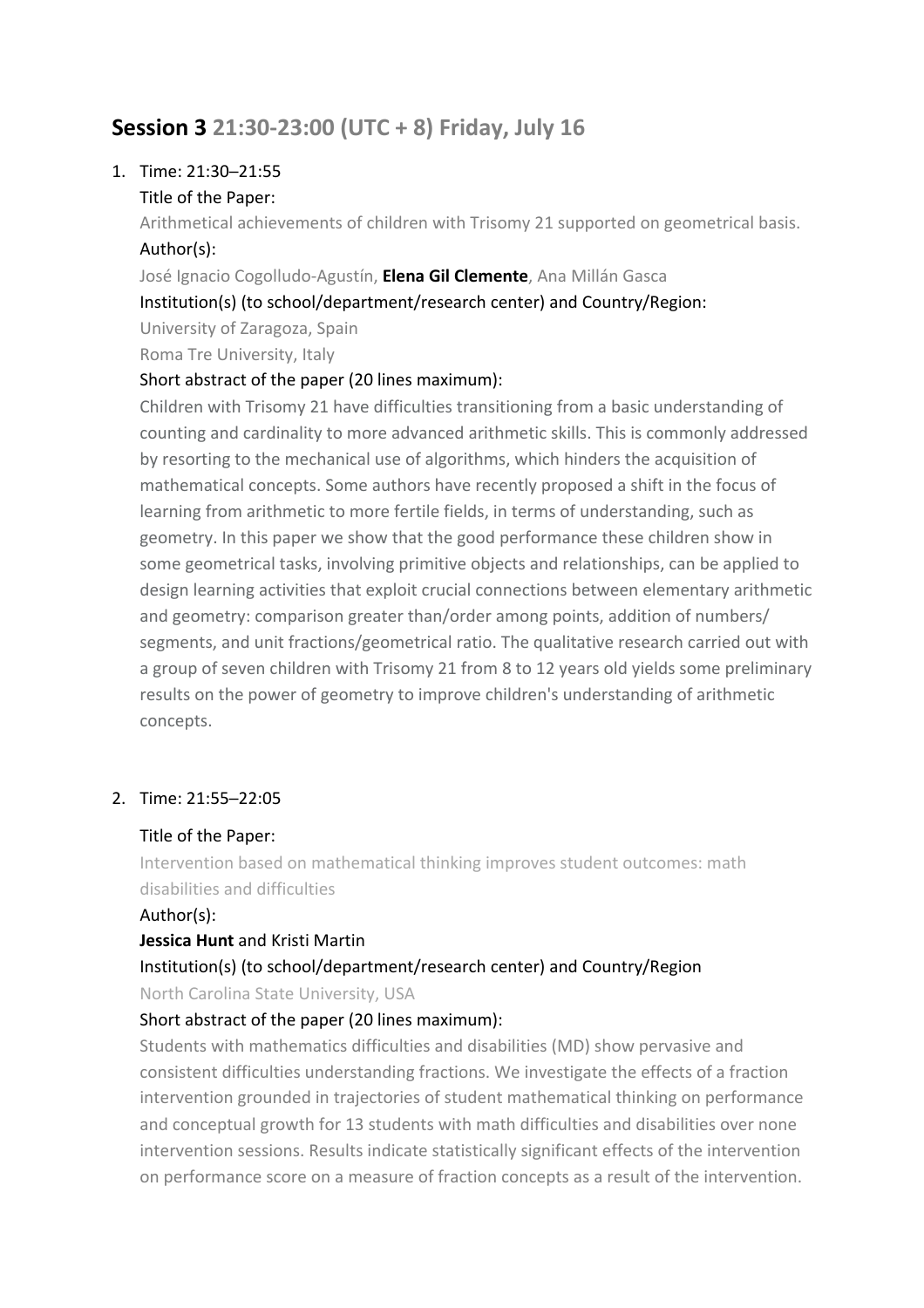Additionally, students evidenced observable improvement of the cognitive operations consistent with conceptual growth over time. Preliminary results support the continued exploration and gathering of evidence toward a new framework for interventions called Small Environments that begins in the teachers adaptive pedagogies that bring forward and respond to students reasoning and learning abilities.

#### **3. Time: 22:05- 22:15**

#### Title of the Paper:

Beyond ability rankings: educational assessment as relational rigor and accountability Author(s):

**Anette Bagger,** Alexis Padilla, Paulo Tan

Institution(s) (to school/department/research center) and Country/Region:

Örebro University, Sweden

University of New Mexico, USA

University of Hawaii at Manoa, USA

### Short abstract of the paper (20 lines maximum):

In this abstract, we present a way of framing and exploring the body, mind and knowledge beyond taken for granted frontiers. The paper connects to disability studies in mathematics and aims at triggering discussion about inclusive relational equity in research and practice. We draw on frame analysis as a mode of exploring new forms of relational rigor and accountability pertaining to students with and without disabilities.

### **Time: 22:15- 22:25 Discussion**

### **4.** Time: **22:25- 22:35**

Title of the Paper:

Mathematics and blind students: the problem of representations Author(s):

### **Elisabete Marcon Mello**

# Institution(s) (to school/department/research center) and Country/Region:

Federal University of ABC-Brasil

### Short abstract of the paper (20 lines maximum):

Inclusive education requires changes in teachers practice, and this practice is critical when working with visually impaired students. In mathematics, the use of representations by blind students requires special care, especially in the field of geometry, because to recognize a representation, those who see compare images, the blinds compare formats and this is not always considered properly in education. We will present the first results of a research conducted with blind students in order to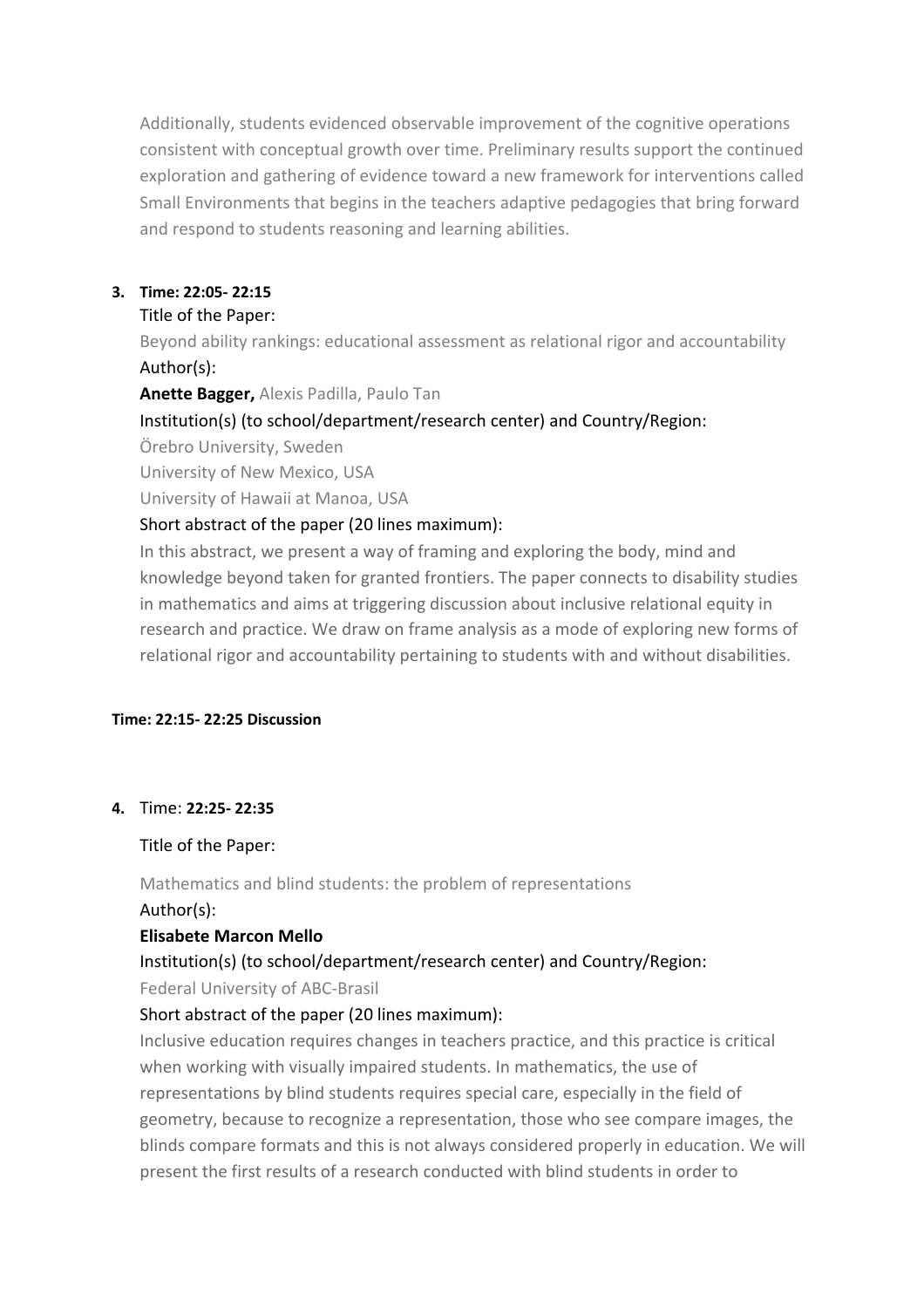investigate how this student identifies and understands geometric objects and if having the possibility to create their own representation records helps their learning. So that the blind students can draw their representations, we used a product developed and patented by us, called Prancheta de Desenho em Relevo Positiva (Embossed Drawing Board). The study showed us that when the blind student makes his own drawing, creating his record of representation on paper, he effectively appropriates this representation and can use it as a tool to support his cognitive activities.

#### **5. 22:35- 22:45**

#### Title of the Paper:

Mathematics difficulty of students with special needs form the perspective of memory theories

Author(s):

**Chi To Lui,**

#### Ida Ah Chee Mok

### Institution(s) (to school/department/research center) and Country/Region:

University of Hong Kong, China

### Short abstract of the paper (20 lines maximum):

In order to help students form useful representations of the problems for solving word problems, many cognitive strategies have been developed. Two types of cognitive strategies that are commonly used are visual strategy and verbal strategy. According to theories of working memory, not all strategies are effective on helping students with mathematics disability (MD) for some of those students might not have ample working memory capacity (WMC) to execute the strategies. This study analyzed how the verbal and visual working memory capacities of the students affect the effectiveness of 3 different cognitive strategies (verbal strategy, visual strategy and combined strategy) for the students with mathematics learning disabilities. It found that visual strategy is not beneficial to student with lower visual working memory capacities. On the other hand, verbal strategy is beneficial to all student especially for those with lower verbal working memory capacities. The study contributes to how to choose and design better cognitive strategies for MD students.

#### **22:45- 23:00 Discussion**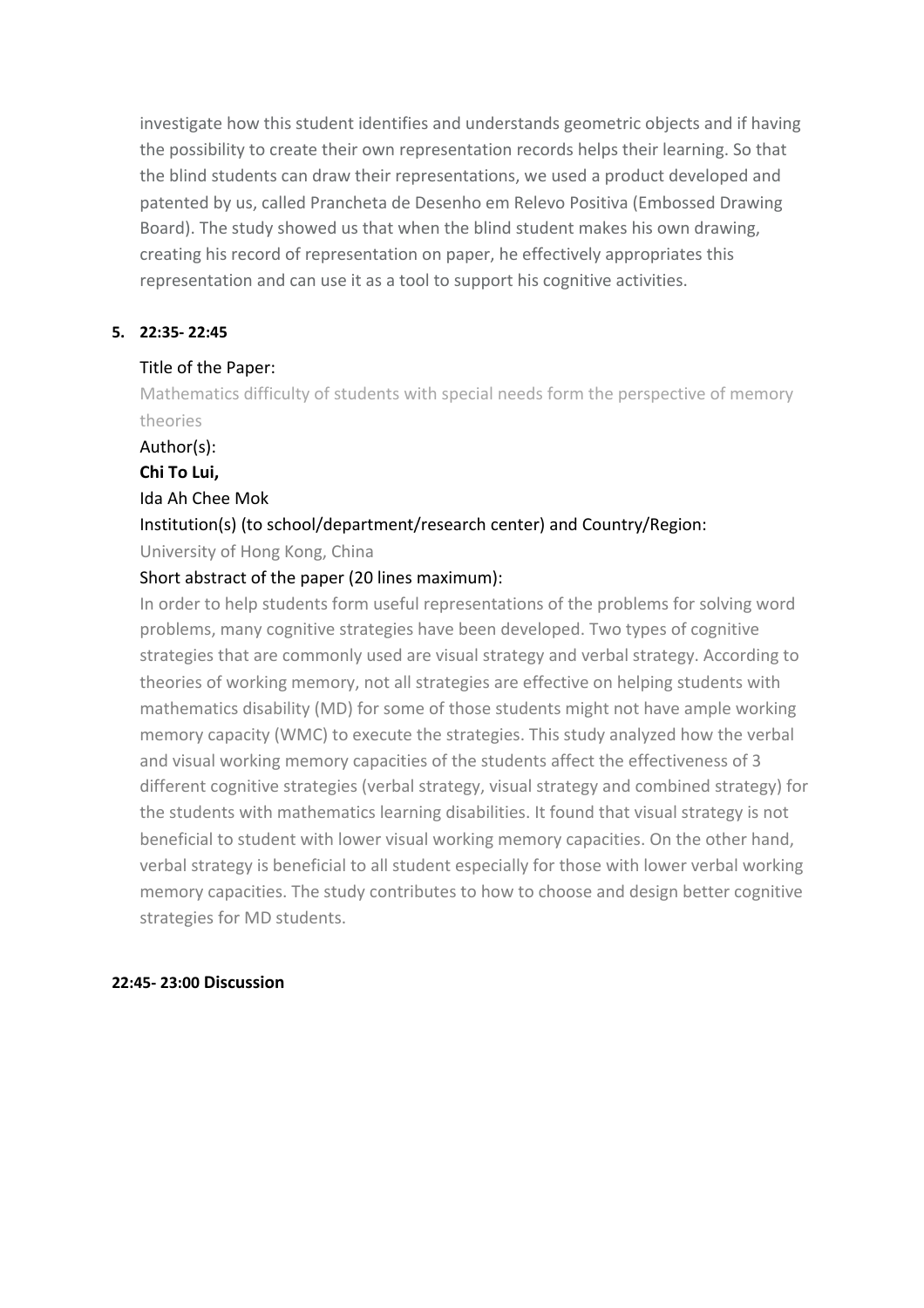# **Session 4** 14:30-16:30 **(UTC + 8)** Saturday, July 17

### 1. Time: 14:30─14:55

### Title of the Paper:

A teacher's attitude and approaches to high and low achieving students Author(s):

Julie Vangsøe Færch, Signe Gottschau Malm & **Steffen Overgaard**

Institution(s) (to school/department/research center) and Country/Region:

University College Copenhagen, Denmark

### Short abstract of the paper (20 lines maximum):

This paper addresses how a teacher's attitude towards high achievers and low achievers influences her teaching for these two groups of students. We analyse the teacher Almas different approaches to and attitudes towards the high and low achievers she teaches and identify how this difference comes to the fore in her teaching. We argue that these different attitudes and approaches leads to different learning potential for the high and low achievers.

### **2.** Time: 14:55─15:05

### Title of the Paper:

Mathematical Literacy citizenship: deaf and hard-of-hearing experience Author(s):

### **Christopher Kurz**

# Institution(s) (to school/department/research center) and Country/Region:

Rochester Institute of Technology, USA

### Short abstract of the paper (20 lines maximum):

This study examines deaf and hard-of-hearing experience in mathematical learning and life applications, according to the literacy citizenship framework. It is connected to the ownership of mathematics and relates to being connected to the world through mathematics. In this phenomenological research study, twenty-one deaf and hard-ofhearing participants shared their mathematical experience from when they were younger all the way through to their post-secondary years. The study findings show a lack of incidental learning, lack of informal mathematics learning, language issues in the classroom, absence of deaf-centric mathematics, and concerns for teacher qualifications in the elementary and mathematics departments. However, some participants expressed the power of mathematics to make changes in their communities, and that is made possible with rich knowledge of mathematical applications and high proficiency in languages, especially of mathematics.

### 3. Time: 15:05─15:15

### Title of the Paper:

Using fingers for arithmetic calculations in children with complex hand anomalies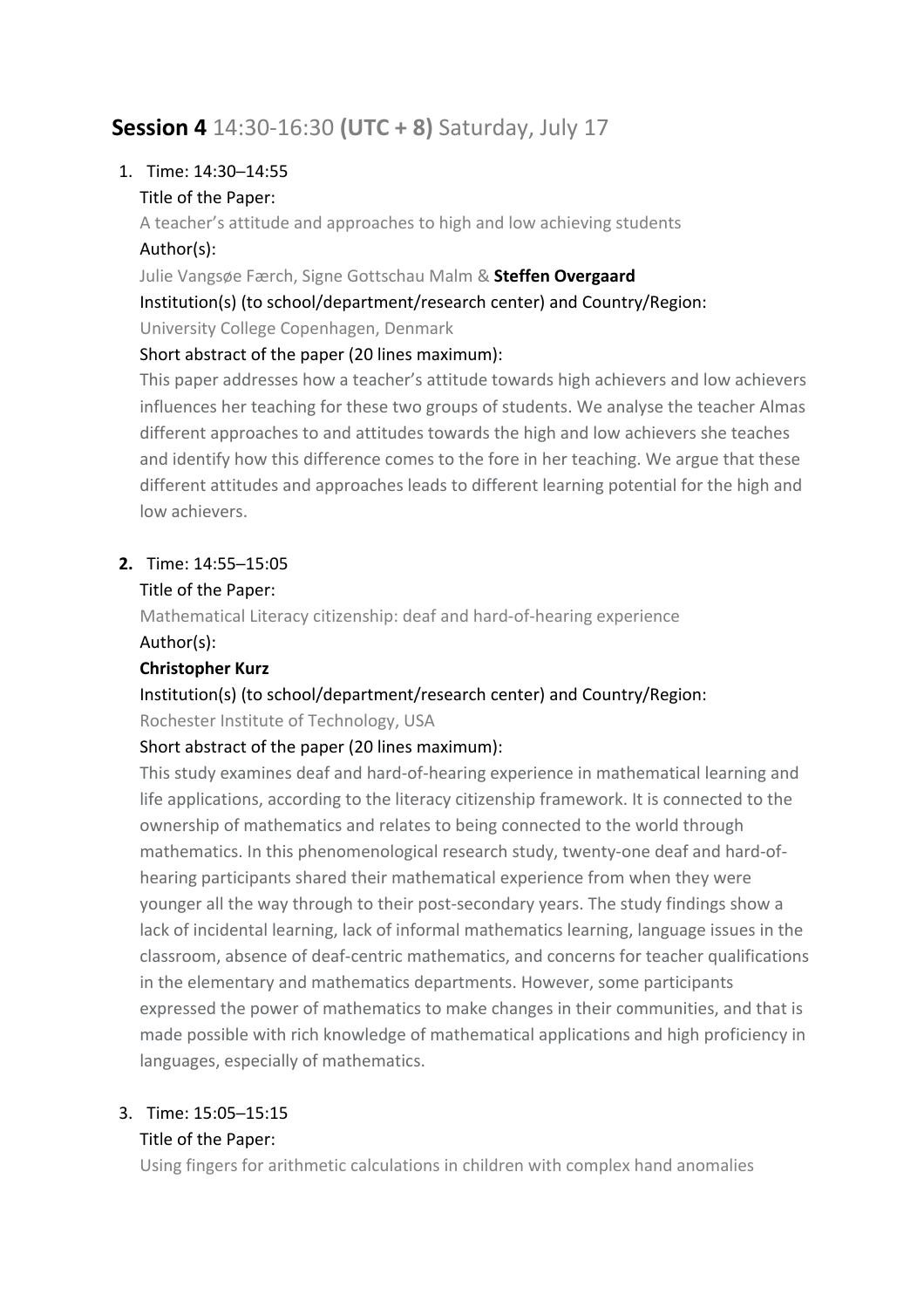### Author(s):

### **Caroline Hilton**

### Institution(s) (to school/department/research center) and Country/Region:

University College London, UK

### Short abstract of the paper (20 lines maximum):

There is a considerable amount of research in mathematics education, psychology and neuroscience to suggest that fingers play an important role in the development of early number concepts and early arithmetic. This paper discusses a research project that focused on the development of early number and arithmetic skills in 10 children with Apert syndrome aged between 4 and 11 years, over a 2 year period. Of particular interest was the role of fingers in supporting the development of these skills. Children with Apert syndrome are born with their fingers fused. These fusions are often complex and as a result, even after surgery, children do not always have five functioning fingers. This influences the ways that children with Apert syndrome are able to access the early mathematics curriculum. During the study, most of the children needed support to be able to use their fingers to support them in their work with number and arithmetic. The children were also able to find novel ways of creating finger patterns to ensure that they were congruent with the base 10 number system. The findings suggest that children with Apert syndrome should be supported and encouraged to use their fingers.

### 4. Time: 15:15─15:25

### Title of the Paper:

The variety of mathematical braille notations and their underlying principles Author(s):

**A. van Leendert,** M. Doorman, J. Pel, J. van der Steen

### Institution(s) (to school/department/research center) and Country/Region:

Royal Visio

Freudenthal Institute, Utrecht University

Erasmus University Medical Center

### Short abstract of the paper (20 lines maximum):

Braille readers must be able to read and write mathematical expressions and equations in an appropriate way to become proficient in mathematics. All over the world, braille readers use different notations whose underlying rules are not clear. This study attempted to reveal the underlying rules and explain how these rules support mathematics learning. Twelve mathematics teachers of nine countries who taught in secondary education or at university completed a questionnaire about the mathematical braille notation and contextual factors associated with this notation. The results show that most notations are very close to the graphical notation used by sighted people, to the notation in Excel or to the notation in LaTeX. The notation that braille readers use depends, among other things, on their mathematics level and on the assistive devices they use.